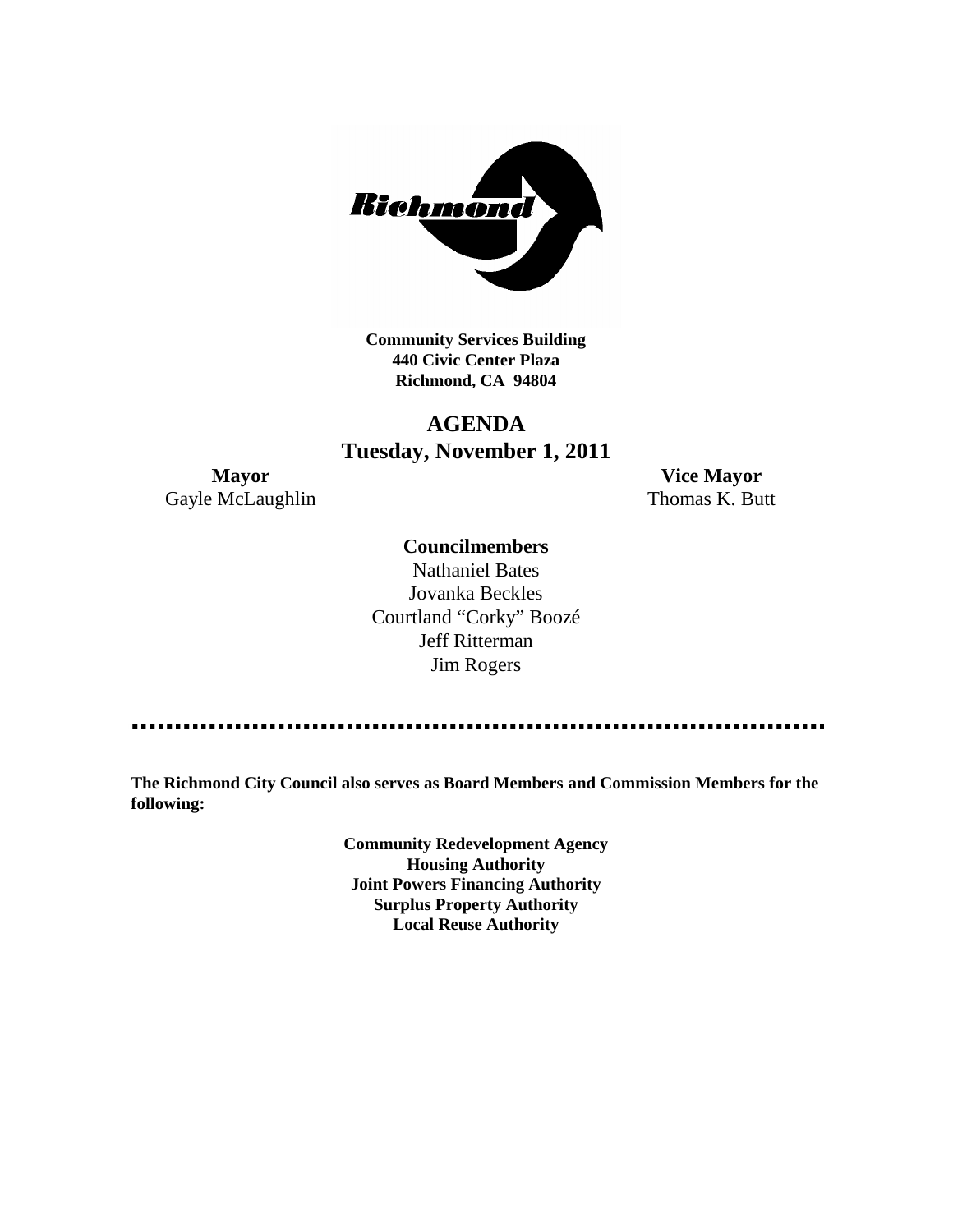# **MEETING PROCEDURES**

The City of Richmond encourages community participation at its City Council meetings and has established procedures that are intended to accommodate public input in a timely and time-sensitive way. As a courtesy to all members of the public who wish to participate in City Council meetings, please observe the following procedures:

**PUBLIC COMMENT ON AGENDA ITEMS:** Anyone who desires to address the City Council on items appearing on the agenda must complete and file a pink speaker's card with the City Clerk **prior** to the City Council's consideration of the item. Once the City Clerk has announced the item and discussion has commenced, no person shall be permitted to speak on the item other than those persons who have submitted their names to the City Clerk. Your name will be called when the item is announced for discussion. **Each speaker will be allowed TWO (2) MINUTES to address the City Council on NON-PUBLIC HEARING items listed on the agenda.**

**OPEN FORUM FOR PUBLIC COMMENT:** Individuals who would like to address the City Council on matters not listed on the agenda or on **Presentations, Proclamations and Commendations, Report from the City Attorney, or Reports of Officers** may do so under Open Forum. All speakers must complete and file a pink speaker's card with the City Clerk **prior** to the commencement of Open Forum. **The amount of time allotted to individual speakers shall be determined based on the number of persons requesting to speak during this item. The time allocation for each speaker will be as follows: 15 or fewer speakers, a maximum of 2 minutes; 16 to 24 speakers, a maximum of 1 and one-half minutes; and 25 or more speakers, a maximum of 1 minute.**

## **SPEAKERS ARE REQUESTED TO OCCUPY THE RESERVED SEATS IN THE FRONT ROW BEHIND THE SPEAKER'S PODIUM AS THEIR NAME IS ANNOUNCED BY THE CITY CLERK.**

**CONSENT CALENDAR:** Consent Calendar items are considered routine and will be enacted, approved or adopted by one motion unless a request for removal for discussion or explanation is received from the audience or the City Council. A member of the audience requesting to remove an item from the Consent Calendar must complete and file a speaker's card with the City Clerk **prior to the City Council's consideration of Agenda Review.** An item removed from the Consent Calendar may be placed anywhere on the agenda following the City Council's agenda review.

*The City Council's adopted Rules of Procedure recognize that debate on policy is healthy; debate on personalities is not. The Chairperson has the right and obligation to cut off discussion that is too personal, too loud, or too crude.*

**\*\*\*\*\*\*\*\*\*\*\*\*\*\*\*\*\*\*\*\*\*\*\*\*\*\*\*\*\*\*\*\*\*\*\*\*\*\*\*\*\*\*\*\*\*\*\*\*\*\*\*\*\*\*\*\*\*\***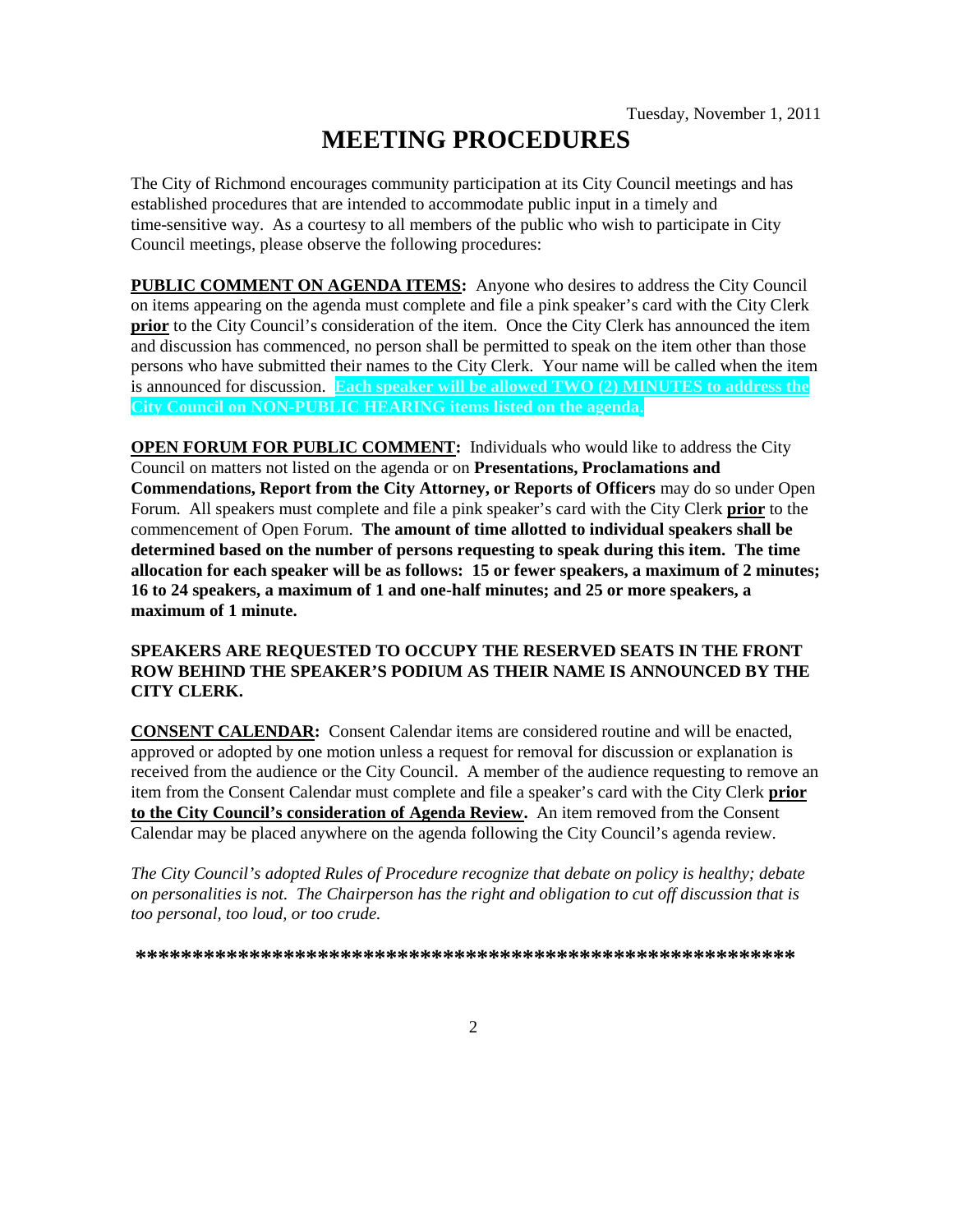# **EVENING OPEN SESSION**

5:00 p.m.

## **A. ROLL CALL**

**B. PUBLIC COMMENT**

## **C. ADJOURN TO CLOSED SESSION**

# **CLOSED SESSION**

Shimada Room of the Community Services Building

# **A. CITY COUNCIL**

**A-1.** LIABILITY CLAIMS - PENDING LITIGATION (Government Code Section 54956.9):

Laura Barnaby vs. City of Richmond

**A-2.** CONFERENCE WITH LEGAL COUNSEL - EXISTING LITIGATION (Subdivision [a] of Government Code Section 54956.9):

Booker vs. City of Richmond

Jenkins vs. City of Richmond

**A-3.** CONFERENCE WITH LEGAL COUNSEL - ANTICIPATED LITIGATION (Significant exposure to litigation pursuant to Subdivision (b) of Government Code Section 54956.9):

One Case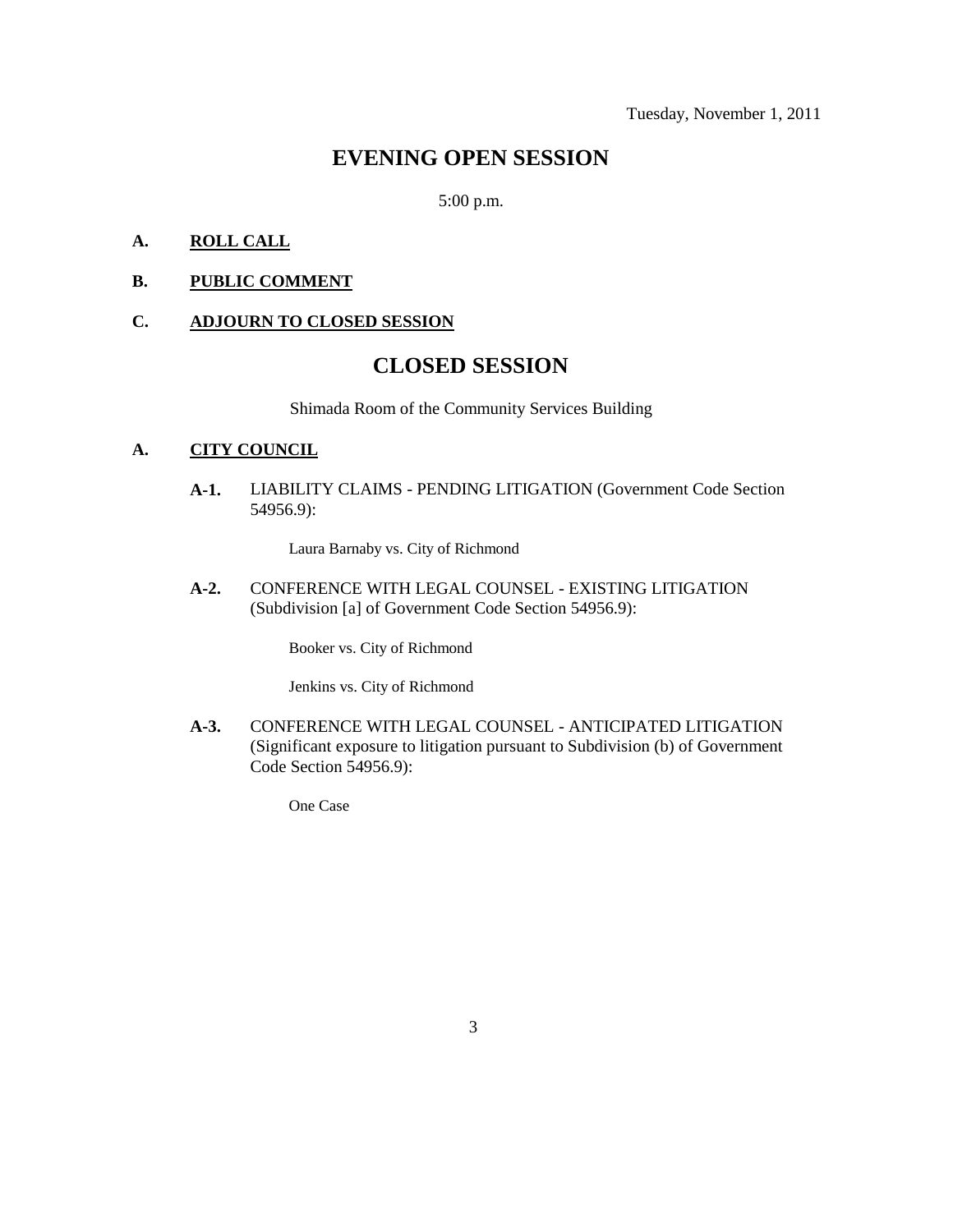# **JOINT MEETING OF THE RICHMOND REDEVELOPMENT AGENCY/RICHMOND CITY COUNCIL**

6:30 p.m.

- **A. PLEDGE TO THE FLAG**
- **B. ROLL CALL**
- **C. STATEMENT OF CONFLICT OF INTEREST**
- **D. OPEN FORUM FOR PUBLIC COMMENT**
- **E. AGENDA REVIEW**

#### **F. REPORT FROM THE CITY ATTORNEY OF FINAL DECISIONS MADE AND NON-CONFIDENTIAL DISCUSSIONS HELD DURING CLOSED SESSION**

#### **G. REDEVELOPMENT AGENCY BOARD CONSENT CALENDAR**

- **G-1.** ADOPT a resolution authorizing the application for grant funds from the California Department of Housing and Community Development's (HCD) CalHOME Program in an amount not to exceed \$1,000,000 to increase available funding for the home improvement rehabilitation loans and mortgage assistance loans, and authorizing the execution of related documents to accept and expend grant funds as approved by HCD - Richmond Community Redevelopment Agency (Patrick Lynch 307-8140).
- **G-2.** ADOPT a resolution authorizing the Richmond Community Redevelopment Agency to amend its contract with Holland and Knight, LLP for legal services concerning land use and environmental matters at the Miraflores site, to increase the contract amount by \$75,000, and to extend the term to December 31, 2012. Total contract shall not exceed \$125,000 - Richmond Community Redevelopment Agency (Patrick Lynch 307-8140).

## **H. CITY COUNCIL CONSENT CALENDAR**

**H-1.** APPROVE the purchase of six Scott Air-Pak 75 self-contained breathing apparatus (SCBA) harnesses, cylinders, AV3000 face pieces and other accessories from Allstar Fire Equipment, Inc. of Hayward, California, in the amount of \$56,839.28 - Fire Department (Chief Michael Banks 307-8041).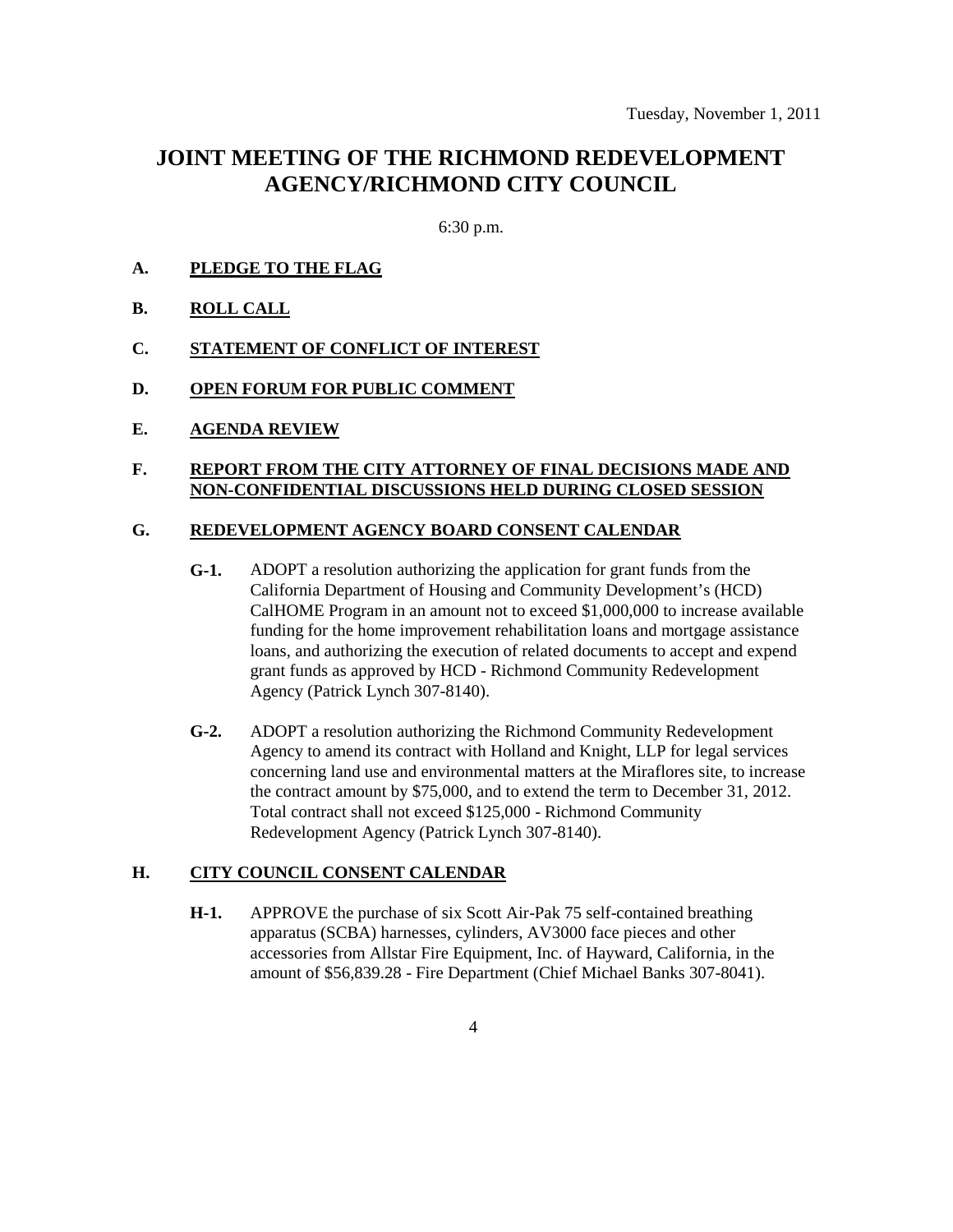- **H-2.** ADOPT a resolution authorizing placement of liens and special assessments for unpaid garbage collection service fees on County property tax records - Finance Department (James Goins/Antonio Banuelos 620-6741).
- **H-3.** APPROVE an amendment to the existing contract with ENVIRON for preparation of a Revised Environmental Impact Report (EIR) for the Chevron Revised Renewal Project, increasing the payment limit by \$1,000,000, in an amount not to exceed \$1.75 million. As project applicant, Chevron is responsible for funding this contract - Planning and Building Services Department (Richard Mitchell 620-6706).
- **H-4.** ADOPT an ordinance (second reading) establishing the wages, salary, and compensation for the new promotional classification of Senior Human Resources Administrator (Salary Range No. 068E: \$7,643 - \$9,290/month) - Human Resources Management Department (Leslie Knight 620-6600).
- **H-5.** APPROVE a third amendment to the legal services agreement with Holland & Knight, LLP to provide continued legal representation for the Revised Environmental Impact Report (EIR) for the Revised Chevron Renewal Project, increasing the amount by \$500,000, and extending the term expiration to June 30, 2013. As project applicant, Chevron is responsible for funding this contract - City Attorney's Office (Randy Riddle 620-6509).
- **H-6.** ADOPT a resolution designating the City of Richmond as a participating jurisdiction in and authorizing the adoption of the Contra Costa County Hazard Mitigation Plan (CCCHMP) and accepting Volume 1 and the City of Richmond's portion of Volume 2 of the CCCHMP (This item was reviewed and recommended for approval by the Public Safety Committee at its October 20, 2011, meeting) - Planning and Building Services Department (Richard Mitchell 620-6706).
- **H-7.** APPROVE a fifth amendment to the contract with the Law Firm of Meyers, Nave, Riback, Silver & Wilson to continue to represent the City of Richmond in the lawsuits entitled Booker vs. City of Richmond, et al., and Jenkins vs. City or Richmond, et al., increasing the contract amount by \$900,000 to a total of \$2,800,000. The amendment also extends the term to December 31, 2012 - City Attorney's Office (Randy Riddle 620-6509).
- **H-8.** APPROVE the minutes of the October 4, 2011, City Council Meeting City Clerk's Office (Diane Holmes 620-6513).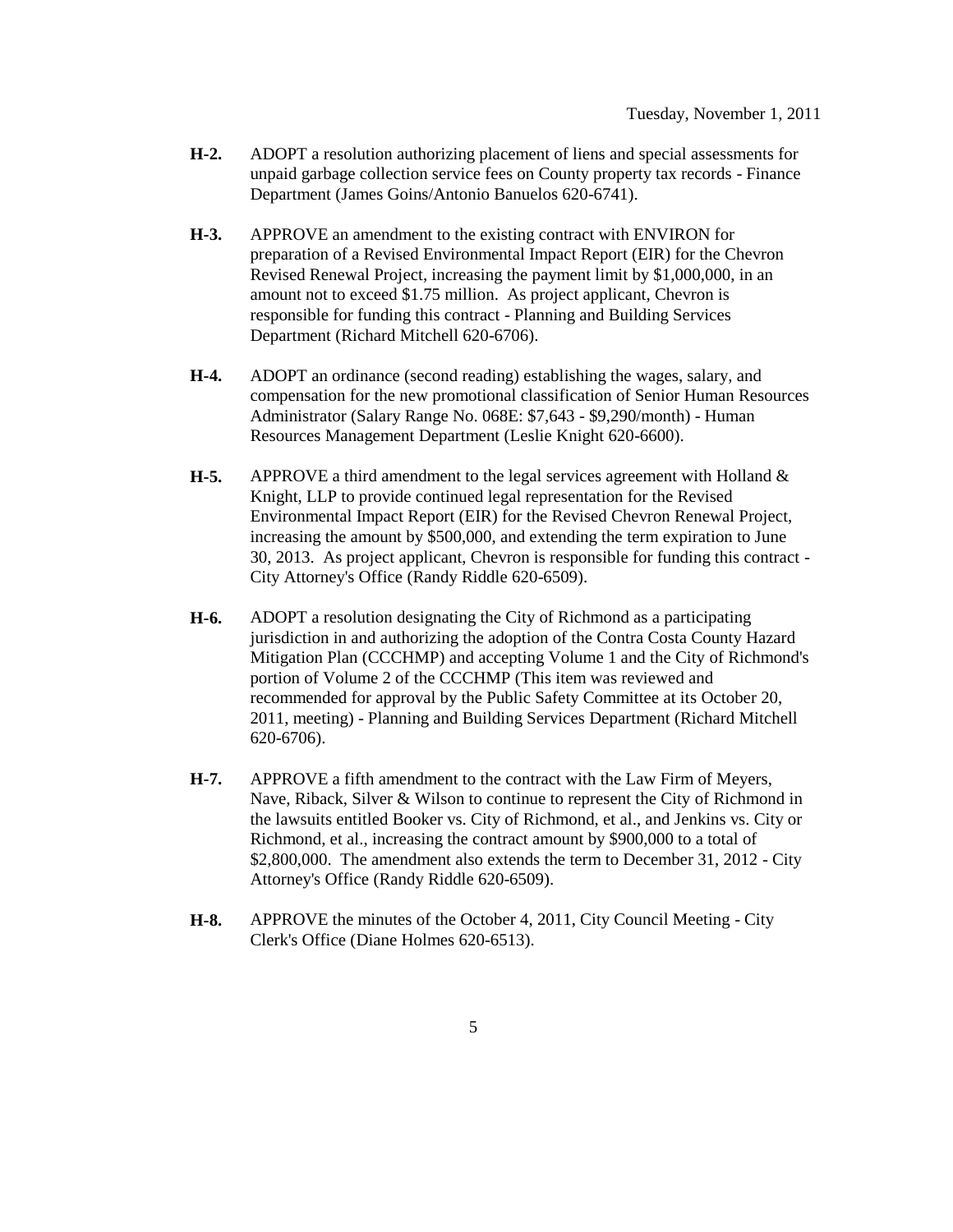- **H-9.** APPROVE the purchase of two replacement police pursuit cars from Bay City Chevrolet of Oakland, California, for use by the Police Department's patrol unit, in an amount not to exceed \$59,500 - Public Works Department (Yader A. Bermudez 231-3008).
- **H-10.** APPROVE the purchase of a replacement police recruit vehicle from Bay City Chevrolet, of Oakland, California, for use by the Police Department's Recruiting Division, in an amount not to exceed \$26,500 - Public Works Department (Yader A. Bermudez 231-3008).
- **H-11.** APPROVE the purchase of two replacement police detective cars from Bay City Chevrolet of Oakland, California, for use by the Police Department's Detective Unit, in an amount not to exceed \$56,500 - Public Works Department (Yader A. Bermudez 231-3008).
- **H-12.** APPROVE the purchase of a replacement box van from Albany Ford in Albany, California, for use by the Facilities Maintenance Division of Public Works, in an amount not to exceed \$26,000 - Public Works Department (Yader A. Bermudez 231-3008).
- **H-13.** APPROVE an emergency contract with Harris Electric for work completed to repair a 15KV transformer and switchgear to restore power to the Point Molate Wastewater Treatment Plant, in an amount not to exceed \$19,400 - Public Works Department (Yader A. Bermudez 231-3008).
- **H-14.** APPROVE the proposed new tow service contract as to form and ADOPT a resolution raising the existing tow fees - Police Department (Chief Chris Magnus 621-1802).

## **I. COUNCIL AS A WHOLE**

**I-1.** APPOINT two employee representatives to the Personnel Board from the following panel of three nominees elected at the Personnel Board Election held September 22, 2011, to October 6, 2011: (1) David Brown; (2) Elaine Merriweather; and (3) Charles Smith - City Clerk's Office (Diane Holmes 620- 6514).